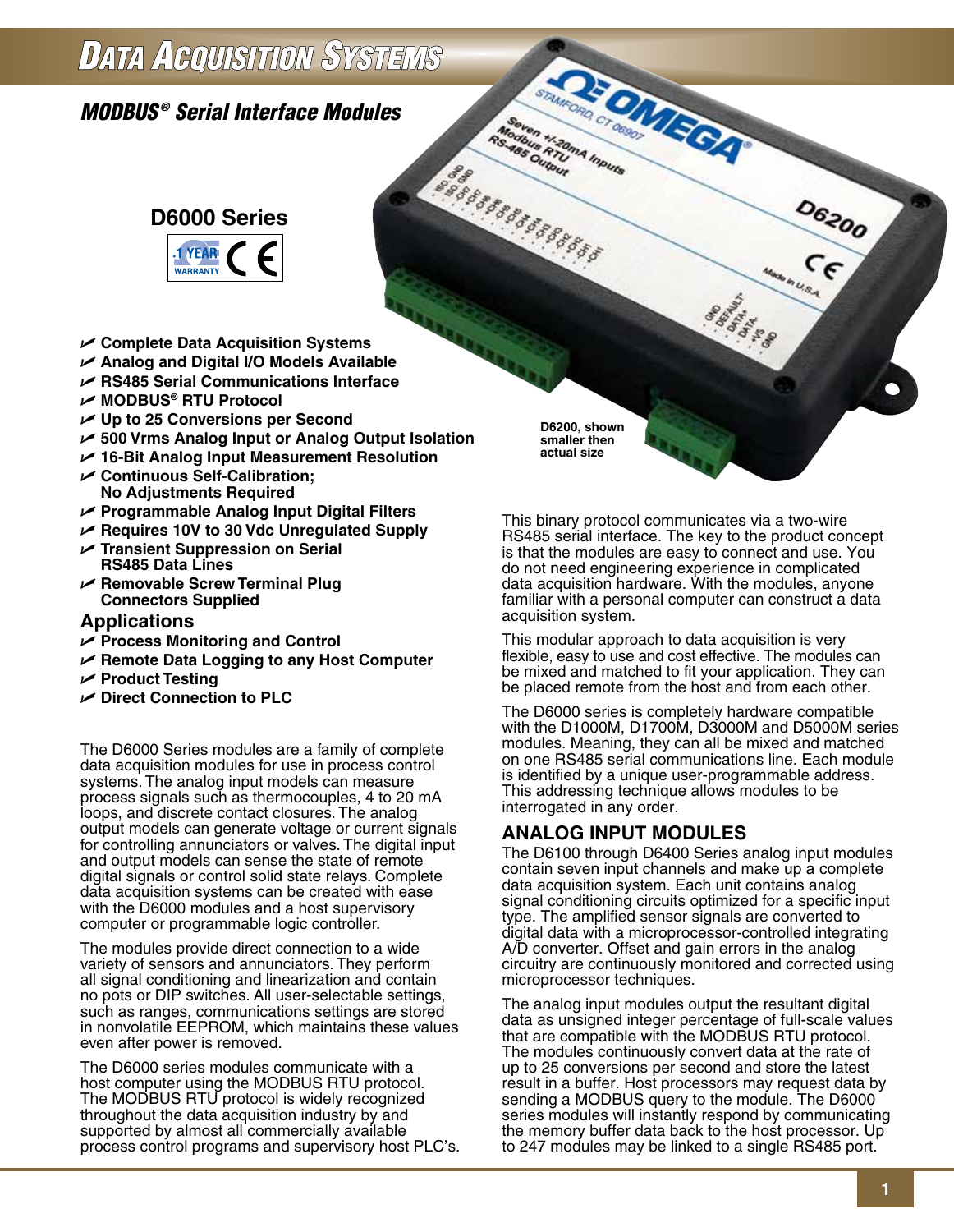# **DATA AGQUISITION SYSTEMS**



## **ANALOG OUTPUT MODULES**

The D6500 analog output modules contain two 12-bit digital to analog converters (DAC) for generating either voltage or current output signals. The output signal type for each DAC is user selectable and each DAC is independently controlled via a host computer using the MODBUS RTU protocol. Two voltage and two current ranges are available.

The D6500 analog output modules also contain programmable features such as output slew rate, a communications watchdog timer, programmable startup signal value, and an 8-bit analog to digital converter for analog readback the output signal. The communications watchdog timer can be used to move the analog output signal to a known "safe" condition in the event of a communications failure.



## **DIGITAL INPUT MODULES**

The D6710 digital input modules contain 15 individual signal inputs for monitoring logic levels, contact closures, or other ON/OFF signals in a data acquisition system. Each discrete input terminal contains a pullup biasing resistor allowing for direct connection to a set of contacts. The input terminals can accept signals between ±30 Vdc without damage.



## **DIGITAL OUTPUT MODULES**

The D6720 digital output modules contain 15 individual open-collector transistor outputs for controlling annunciators, lamps, or other devices that require an ON/OFF signal.

The D6720 digital output modules also contain programmable features such as a communications watchdog timer and programmable startup signal values for each bit.

The communications watchdog timer can be used to move the digital output signals to a known "safe" condition in the event of a communications failure.



## **COMMUNICATIONS**

The D6000 series modules are designed to easily interface with computers and PLC's. All communications to and from the module are performed using the MODBUS RTU protocol via an RS485 interface.

The two-wire RS485 system is a half duplex system, developed for multi-dropped systems that can communicate at high data rates over long distances. RS485 receivers can handle common mode voltages from -7 to 12V without loss of data, making them ideal for transmission over great distances.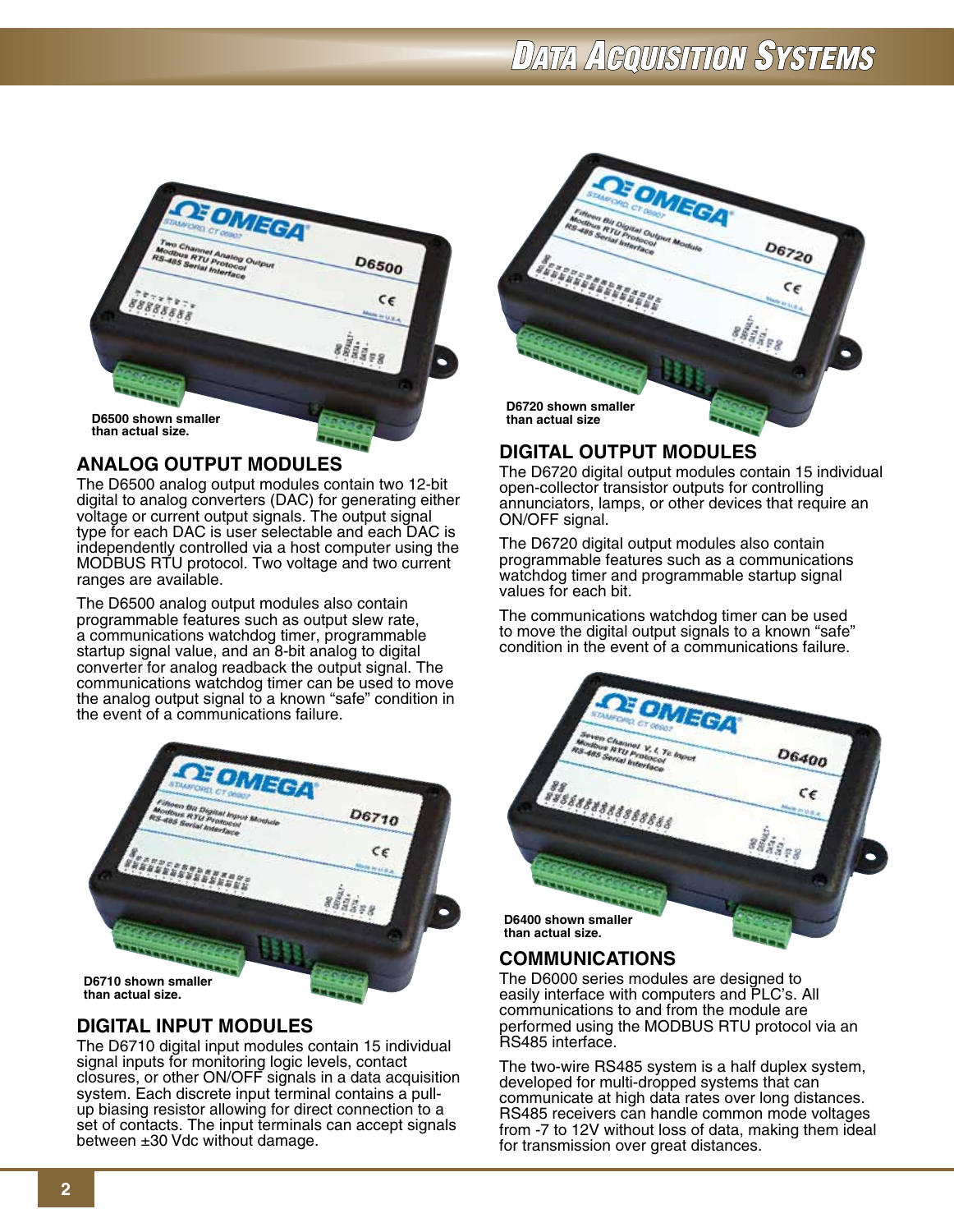## **MODBUS® COMMAND SET**

The D6000 series modules use the MODBUS RTU protocol for communications. The MODBUS RTU binary protocol uses a master-slave technique, in which only the master device can initiate transactions. The slave devices respond by supplying the requested data to the master or by performing the requested action in the query. The master can address any slave device. The returned messages are considered response messages. The supported master function codes are:

#### **Modbus RTU Functions and Descriptions**

- 01 Read Coil Status
- 02 Read Register Status
- 03 Read Holding Registers
- 04 Read Input Register (Analog Inputs)
- 05 Force Single Coil
- 06 Preset Single Register
- 0F Force Multiple Coils
- 10 Preset Multiple Registers

## **PROCESS CONTROL SOFTWARE**

MODBUS RTU protocol is one of the most widely supported serial protocols in the data acquisition market. MODBUS RTU software drivers are available for almost every data acquisition software program available today. Thus providing instant connectivity between the D6000 modules and most data acquisition software programs.

#### **SETUP**

The D6000 series are initialized at the factory using the MODBUS RTU protocol. Features such as the MODBUS device address, baud rate, and analog signal ranges can be easily configured using the setup software. Each D6000 module must be properly configured before installation into a MODBUS system.

## **UTILITY SOFTWARE**

Complimentary Utility Software is included with each purchase order. The software is compatible with Windows® operating systems and distributed on CD-ROM. The Utility Software simplifies configuration of all user selectable options such as device address, baud rate and filtering constants. The latest version of our software is always available on our web site at omega.com.

## **SPECIFICATIONS**

**D6000 (Typical @ 25°C and nominal power supply unless otherwise noted) General**

**Programmable Digital Filters:**

In analog input modules

**Maximum CMV (Input to Output at 115Vrms, 60Hz):** 500V rms

**Setups:** Stored in EEPROM

**Unused Analog Input Channels:** Software disable **Interface**

**Communications: MODBUS RTU protocol/RS485** Serial port



#### **Serial Communications**

**Baud Rates:** 9600, 19.2K, 38.4K, 57.6K, 115.2K **Data Format:** 8 data bits, and 1 or 2 stop bits

**Parity:** Odd, even, none

**Device Address:** User selectable

**Number of Modules:** Up to 247 multi-drop modules per host serial port

**Communications Distance:** Up to 1219 m (4000') (RS485) **Transient Suppression:** On RS485 data lines

#### **Power Requirements**

Unregulated 10V to 30 Vdc, protected against power supply reversals

#### **Environmental Operating Temperature Range:**

-25 to 70°C (-13 to 158°F)

**Storage:** -25 to 85°C (-13 to 185°F) **Relative Humidity:** 0 to 95% non-condensing

#### **Package, Dimensions and Connectors Case:** ABS thermoplastic, UL-94-5VA rated

**Dimensions:**

102 H x 152 W x 38 mm D (4 x 6 x 1.5"); mounting holes 165 mm (6.6") on center

**Connectors:** Screw terminal barrier plug (supplied)

#### **MODULE SPECIFICATIONS D6100 Voltage Inputs**

**Number of Channels:** 7 differential voltage inputs **Ranges:** ±0.025V, ±0.05V, ±0.1V, ±1V, ±5V, ±10V **Resolution ADC:** 16-bit ADC, 25/20 conversions per second

**Accuracy:** ±0.05% of FS maximum

**Span Tempco:** ±50ppm/°C maximum **Input Burnout Protection:** To 250 Vac

**Input impedance:** 20 MΩ min **Power Requirements:** Serial = 1.4W

**D6200 Current Inputs**

**Number of Channels:** 7 differential current inputs **Range:** ±20 mA

**Resolution ADC:** 16-bit ADC, 25/20 conversions per second

**Accuracy:** ±0.05% of FS maximum